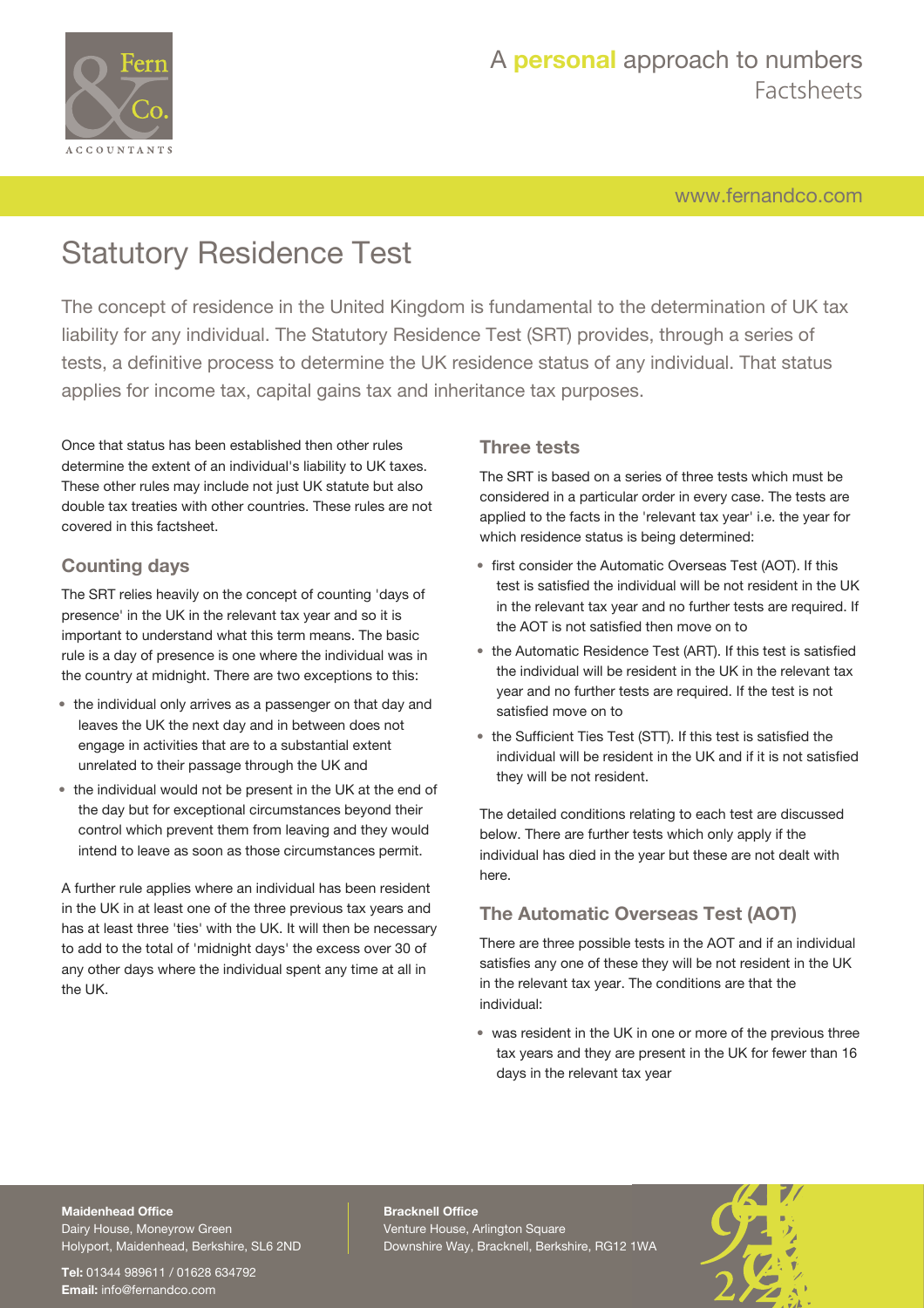

## [www.fernandco.com](http://www.fernandco.com)

- was not resident in the UK in all of the previous three tax years and they are present in the UK for fewer than 46 days in the relevant tax year
- works full time abroad for at least a complete tax year and they are present in the UK for fewer than 91 days in the relevant tax year and no more than 30 days are spent working (currently defined as more than 3 hours) in the UK in the tax year.

The first two tests are simply based on a day count and ignore the existence of other factors such as other links with the UK like the availability of accommodation in the UK.

There are conditions for the third test which need to be considered by those planning to go abroad to work either as an employee or on a self-employed basis. Obviously the days of presence and the working days must be considered carefully. In addition it should be noted that:

- full time work is defined as an average of 35 hours a week over the whole period of absence. Account can be taken of a range of factors such as holidays and sick leave to effectively improve the average
- working days in the UK do not have to be the same as the days of presence so a day where there is UK work and the individual leaves the UK before the end of the day may well count as a working day

HMRC will expect evidence to be provided if it is claimed that the time limit for a working day has not been exceeded.

The way in which the subsequent tests are structured mean that it is really important that a working expatriate can pass the AOT and be treated as not resident otherwise they are likely to find a real problem under the later tests.

## **The Automatic Residence Test (ART)**

If the AOT is not met then the individual must next consider the conditions of the ART. This test will be satisfied if any of the following apply to the individual for the relevant tax year:

- they are present in the UK for 183 days or more in a tax year
- they have a home in the UK and they are present in that home on at least 30 separate days in the relevant year. There must be a period of at least 91 consecutive days during which the home is available and at least 30 of those days must fall within the relevant tax year
- they carry out full time work in the UK for a period of 365 days during which at least 75% of their time is spent in the UK.

The 'home' test may be of real significance because, if that test applies, the number of days in the UK is irrelevant. The legislation makes clear that a home can be a building or part of a building and can include a vessel or vehicle. It must have a degree of permanence or stability to count as a home but specific circumstances may have to be considered. If the individual also has a home abroad, the second test above will not apply if the person spends more than 30 days at the home abroad in the tax year.

## **The Sufficient Ties Test**

If no conclusive answer to residence status has arisen under the first two tests, the individual must then look at how the STT applies to them for the relevant tax year. The test will be satisfied if the individual has sufficient UK ties for that year. This will depend on two basic conditions:

- whether the individual was resident in the UK for any of the previous three tax years and
- the number of days the individual spends in the UK in the relevant tax year.

The STT reflects the principle that the more time someone spends in the UK, the fewer connections they can have with the UK if they want to be not resident. It also incorporates the principle that residence status should adhere more to those who are already resident than to those who are not currently resident.

#### **Maidenhead Office**

Dairy House, Moneyrow Green Holyport, Maidenhead, Berkshire, SL6 2ND

**Tel:** 01344 989611 / 01628 634792 **Email:** [info@fernandco.com](mailto:info@fernandco.com)

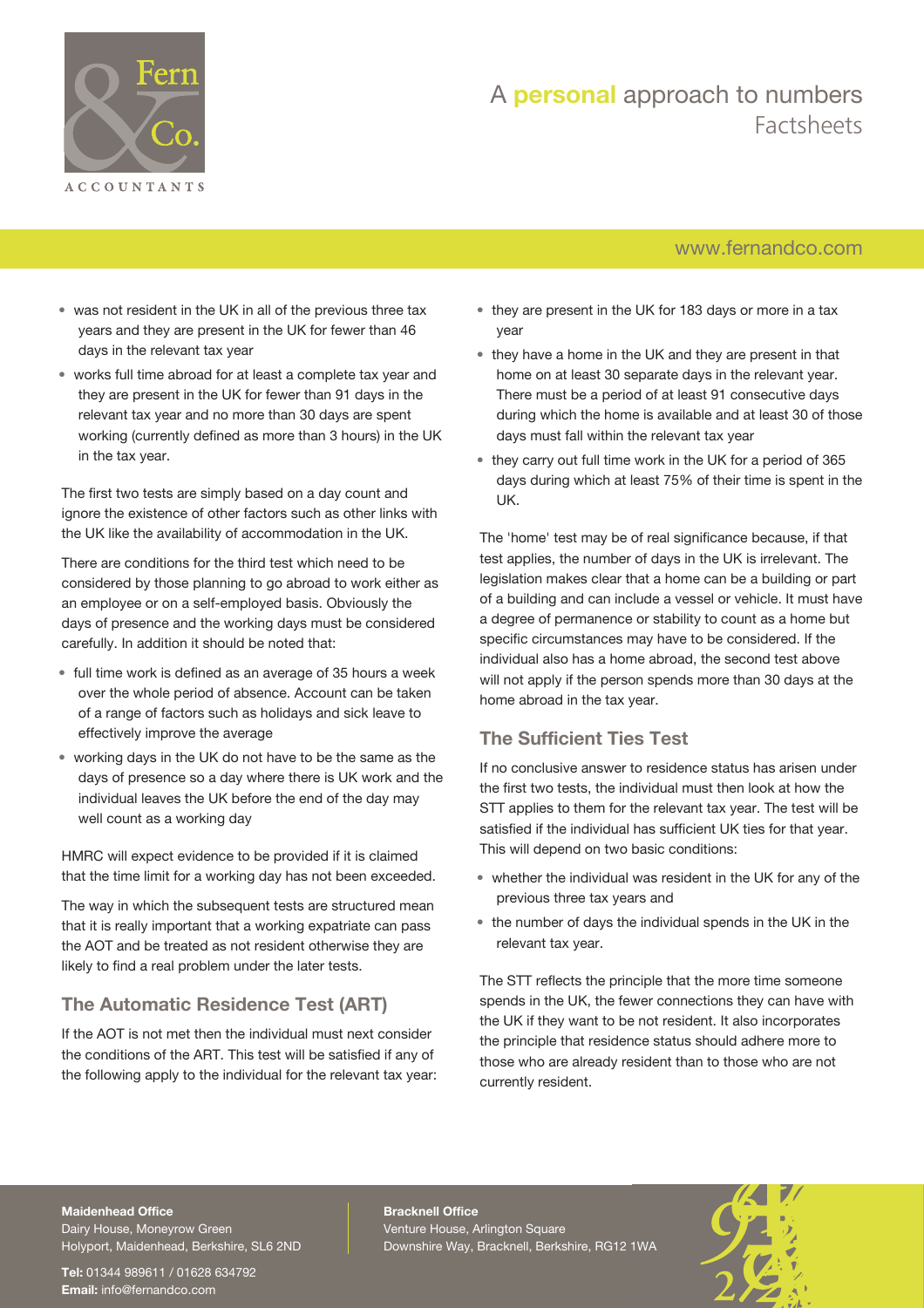

## [www.fernandco.com](http://www.fernandco.com)

Under the STT an individual compares the number of days of presence in the UK against five connection factors. Individuals who know how many days they spend in the UK and how many relevant connection factors they have can then assess whether they are resident.

The five ties are summarily set out as:

- a family tie this will apply if either a spouse or minor child is resident in the UK in the relevant tax year
- an accommodation tie where there is accommodation which is available for at least 91 days in the tax year and is actually used at least once
- a work tie where there are at least 40 working days of three hours or more in the UK in the relevant tax year
- a 90-day tie more than 90 days were spent in the UK in either or both of the two immediately preceding UK tax years and
- a country tie more time is spent in the UK than in any other single country in the relevant tax year.

An individual who has been resident in the UK in any of the three preceding tax years must consider all five ties and they will be resident if any of the following apply:

| Days in UK | <b>Number of ties sufficient</b><br>to establish residence |
|------------|------------------------------------------------------------|
| $16 - 45$  | at least 4                                                 |
| $46 - 90$  | at least 3                                                 |
| $91 - 120$ | at least 2                                                 |
| 121 - 182  | at least 1                                                 |

An individual who has not been resident in any of the three preceding years must consider all the ties apart from the country tie and they will be resident in any of the following situations:

| Days in UK | <b>Number of ties sufficient</b><br>to establish residence |
|------------|------------------------------------------------------------|
| $46 - 90$  | all 4                                                      |
| $91 - 120$ | at least 3                                                 |
| 121 - 182  | at least 2                                                 |

### **Special rules for international transport workers**

The SRT rules are adapted where an individual is an 'international transport worker' This is defined as someone who:

- holds an employment, the duties of which consist of duties to be performed on board a vehicle, aircraft or ship, while it is travelling or
- carries on a trade, the activities of which consist of the provision of services on board a vehicle, aircraft or ship as it is travelling.

In either case substantially all the journeys must be across international boundaries. The individual has to be present on board the respective carrier as it makes international journeys in order to provide those services.

An individual who has some duties on purely domestic journeys will still be regarded as within the definition if the international duties are substantial (probably at least 80%).

Where an individual falls within this group the implications for the SRT are (broadly) that the individual:

- cannot be non-UK resident on the grounds of working full time overseas
- cannot be UK resident on the grounds of working full time in the UK and
- in considering the work day tie for the STT an international transport worker is regarded as doing more than three hours work where any journey that day commences in the UK and fewer than three hours on any other day.

#### **Maidenhead Office**

Dairy House, Moneyrow Green Holyport, Maidenhead, Berkshire, SL6 2ND

**Tel:** 01344 989611 / 01628 634792 **Email:** [info@fernandco.com](mailto:info@fernandco.com)